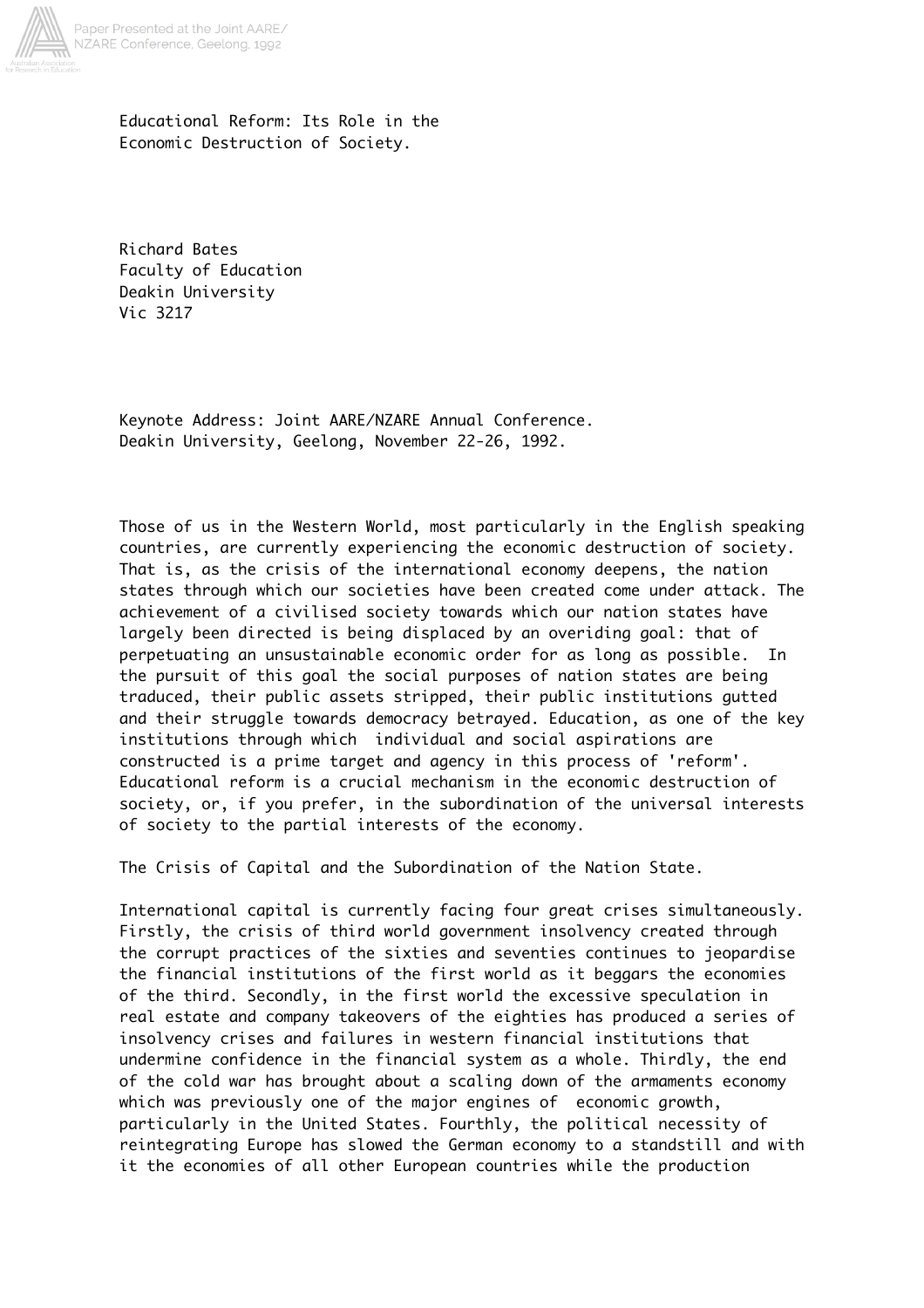

Paper Presented at the Joint AARE/<br>NZARE Conference, Geelong, 1992

capacity of the Asian Tiger economies has further depressed the possibility of recovery in Western economies..

The result is pretty obviously a precarious international financial and economic system which is subject to sudden disruptions of a very substantial kind, as the 1987 crisis made clear and which the current chronic balance of payments crises foreshadow.

While various mechanisms are invented to deal with this rather sustained crisis (such as emergency loans, rescheduling debt, trade agreements, state guarantees etc), two mechanisms in particular are fundamental to the strategy currently advocated as a longer term solution to continuing difficulties. These are firstly, the plundering of the nation state and secondly the application of new technologies of production. Each of these strategies demands significant reforms in education.

Plundering the State.

The most blatant forms of plundering the state are those in which mechanisms are devised for socialising costs and privatising benefits, as Galbraith so eloquently put it. Whilst this process is fundamental to the appeal of the welfare state to capital (in that the costs of health, education, social welfare, as well as physical infrastructure and some business establishment costs are underwritten by the state rather than business) other more blatant examples abound. Recent examples of this are the acceptance of the Victorian Government for the financial consequences of private sector irresponsibility through the public funding of the liabilities of such financial insitutions as Tricontinental, Pyramid and Estate Mortgage, a situation paralleled in South and Western Australia- and Australian equivalents of the US government guarantees for failed Savings and Loan Associations. Other forms of plunder are less direct.

For some hundred years or more in many Western countries the nation state has been regarded as having fundamental responsibilities for the security and protection of its citizens from external and internal threat and an increasing responsibility for the assurance of their quality of life through the development and regulation of public education, health and at least a rudimentary safety net of social security. In addition there has been an increasing recognition of the claims of marginalised groups, whether they be women, people with disability, the economically impoverished, or those suffering racial or geographical segregation. Taxation policies have facilitated the establishment of a significant physical and institutional infrastructure to serve these social objectives and expand democratic rights of participation to an increasing proportion of the population. State support of educational agencies has encouraged the development of significant professional expertise as a crucial element in the provision of such public services. Through such mechanisms the state has, in very substantial measure, better served an increasing proportion of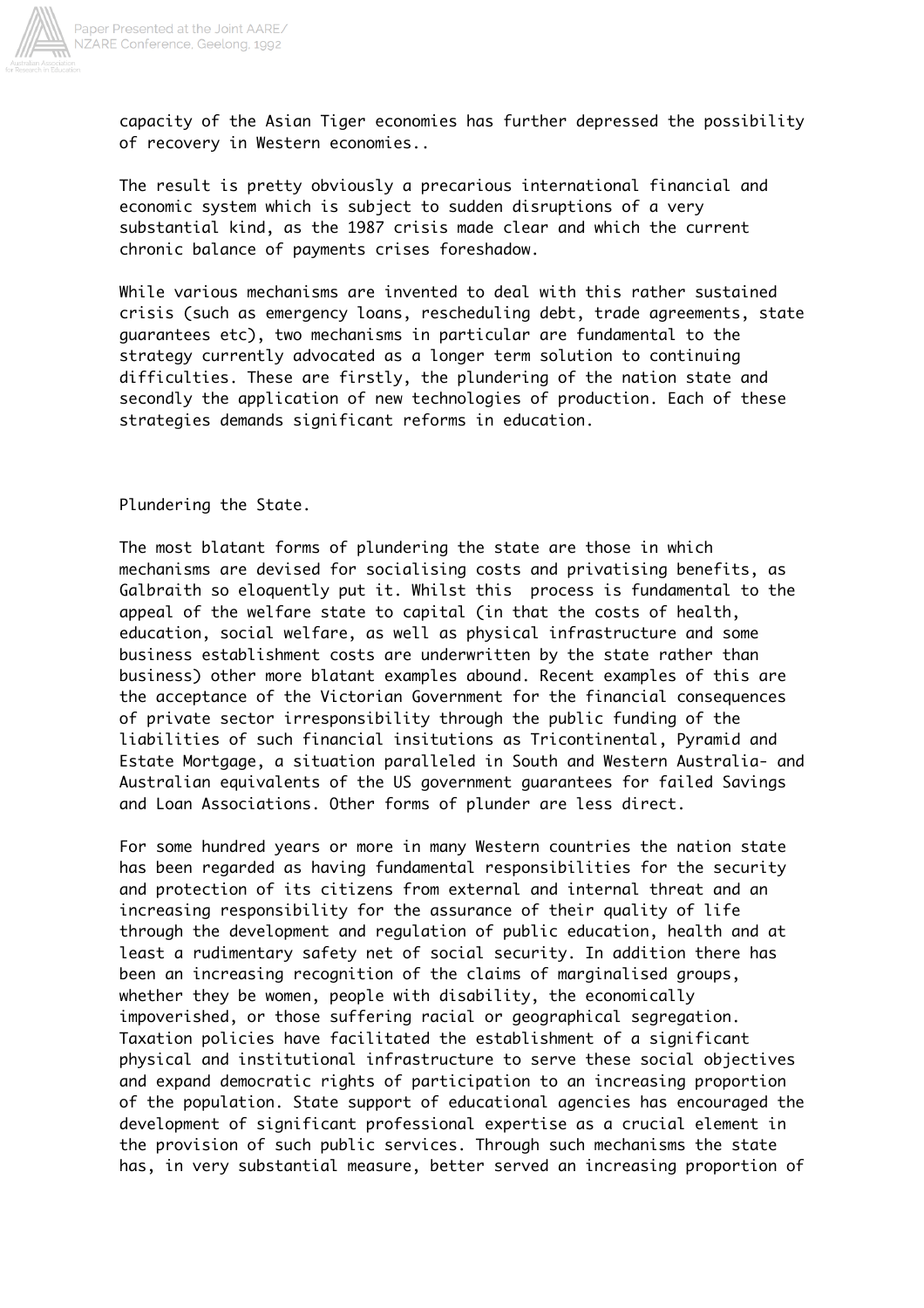

its citizens.

Currently this social infrastructure, physical, institutional and professional, which has been constructed to serve the needs of the many, is under threat of appropriation so that it might serve the needs of the few. The threat takes two particular forms: privatisation and marketisation. Education is a particularly good example of the strategies involved in such reforms.

New Technologies of production.

Simultaneously with the attack on public institutions and public wealth there is an attack being mounted on the people themselves. It is being facilitated enormously by the development of particular technologies of production, firstly in manufacturing and secondly in knowledge management industries. Just as Therborn could say farewell to the working class in the nineteen seventies as such technology revolutionised the manufacturing sector, we can now say farewell to the middle class as information technology revolutionises communications and service industries and the management of production and distribution.

The effects of the ways in which these technologies are being deployed are clear. They both create and concentrate wealth while simultaneously depressing and marginalising larger and larger fractions of the population.

The Australian experience here is typical. While the earnings of the top one per cent of the workforce equalled those of the bottom eleven per cent a decade ago, they now equal the earnings of the bottom twenty one percent (Ellingson, 1992). Over the past decade and a half some 400,000 middle class jobs have dissappeared and the middle class share of income has dropped substantially, by three per cent in the final year of the last decade alone. Teachers have been a significant component of this class and their real incomes have dropped by over ten per cent in the last decade.

As the middle class is displaced it typically moves down the occupational hierachy in significant numbers thus displacing less highly educated labour and adding to the disposession of the working class. Collectively there are now roughly a million unemployed most of whom are, or were, middle and working class breadwinners. The working class itself is now fractioned into short and long-term unemployed. The underclass of the long term unemployed includes many among the young, the disabled, Aboriginals, those on long term welfare for various reasons, women and a rural peasant class. Significantly it also includes 700,00 children living in poverty (Ellingson, 1992). Human Rights Commisioner Brian Burdekin suggests that such a situation reveals Australia as a barbaric society. It is difficult to disagree.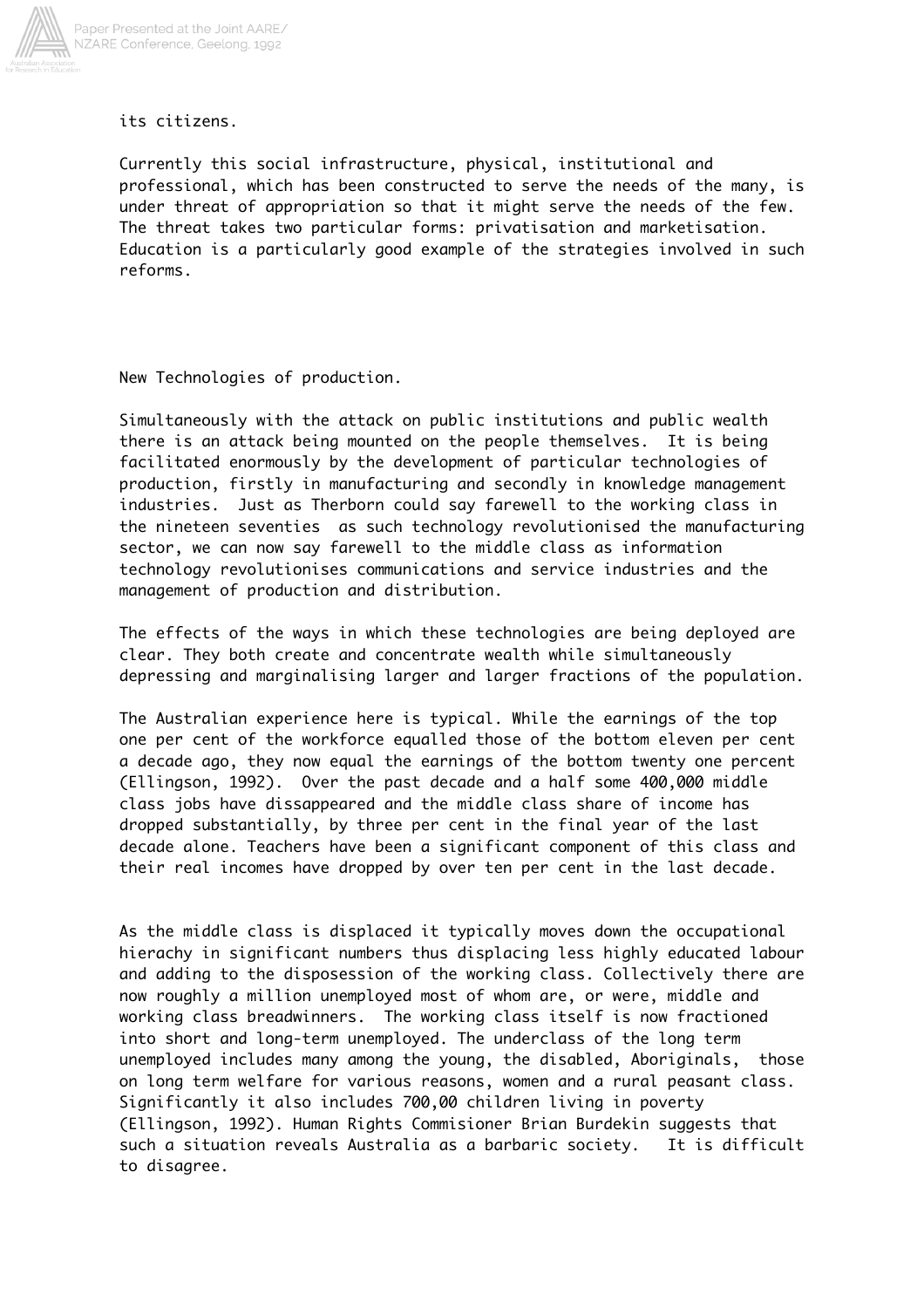

There are, of course, other effects of the applications of technology. The massive increases in the scale of our appropriation of the planet through resource extraction, industrialisation and chemicalisation have resulted in major environmental crises many of which seem to be irreversible and some of which may be life threatening on a global scale.

Such problems are first and last social problems and must be responded to in social terms. It is our forms of social organisation, including our organisation of economic activity in ways which allow the unfettered exploitation of physical, human, and social resources for private gain, which necessitate reforms of our education system. The reforms required are, however, vastly different from those proposed by those who would subordinate society to the demands of the global economy. I shall return to this theme later in my paper. For the moment I wish to turn to a consideration of the current educational reforms being pursued by English speaking governments as the ideology, strategy and effects of these reforms are currently addressed by educational research.

Educational Reform: Privatising and Marketising the Social.

The ideology of current reforms is now quite clear. Despite earlier confusion over apparent similarities between the reform agenda of the new right and some of the aspects of progressive educational reform proposed in the sixties and seventies (such as increasing differentiation as a response to social diversity, increased autonomy and local participation in schooling, increased professionailsation of curriculum and assessment) we

can be quite confident that the ideological manoeuvre involved (Grace, 1990) is now transparent. As Snook makes clear:

This whole model of school reform assumes that the way to improve education is to control it more rigidly and to hand it over to the market. It is not about the quality of teachers, it is not about professionalism, it is not about teachers and their knowledge and their dedication and their concern for children or their ethical standards. It is about control by market forces.

(Snook, 1992:7)

Why, it might well be asked, is the transformation of education from a public good to a private market so important. The answer, again, is becoming clear. As the limits of current markets for goods are reached new markets must be found so that capital can continue to accumulate and concentrate. Privatising the social assets of the public sphere and transforming their supply of services into profit driven markets increases the possibility of further accumulation. Thus, health, transport, prisons, education and other public agencies, if they can be captured by the private sphere, can be made to serve the purposes of profit and capital accumulation.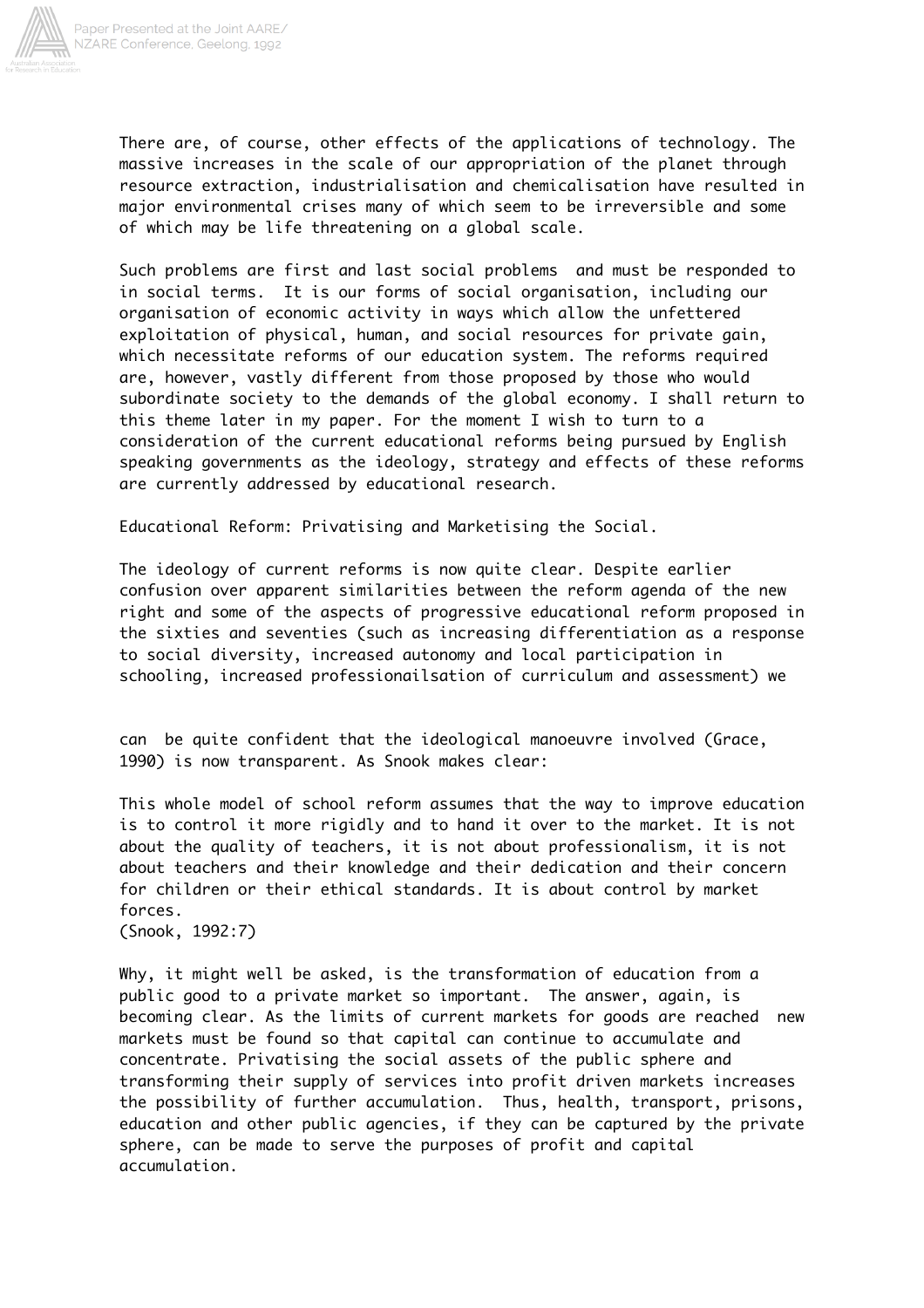

However, on the surface, a blatant attempt to capture public resources for private profit might well be resisted by the public as a whole. Except for one major factor.

Within the context of the current disorganisation of the workforce (and consequently, the wider society ) referred to above, various strategies emerge in terms of protecting or reducing various historical advantages. While the struggle for educational reform has largely been towards the universalising of access and benefits, the struggle to capture education for sectional benefit has always had to be resisted. When social conditions change, then the balance of this battle also changes. Understood within such a history of educational reform we can see that

(Ball, 1992:2)

Where the battle for position is intensified through changed economic circumstances a middle class under threat might well see a marketised (and possibly even privatised) education system as being significantly to its advantage. Indeed, despite it being relatively early days in the move towards the education market, the reality of such expectations is becoming clear. For instance Ball suggests that in the emerging education market in England:

(a) the strategic processes of choice systematically disadvantage working class families and (b) the link between choices and resources (via per capita funding) disadvantages working class schools and communities (ramifying and interacting with other collective consumption inequalities). In other words, the operation and effects of an education market benefit certain class groups and fractions to the detriment and disadvantage of others.

(Ball, 1992:19)

So the creation of educational markets based upon 'choice' might well be seen to provide a relative advantage to the middle class in its battle to maintain position and privilege against the logic of labour market restructuring: for the market, like class, is a mechanism of exclusion.

But markets, despite their promises, do not provide unfettered choice. The promise of relative advantage through choice which allows both the expenditure and the accumulation of cultural capital can only be delivered if the service itself can be depended upon to perform appropriately.

In other words, in order for educational markets to be legitimated in the

eyes of consumers they must be structured so as to produce particular benefits.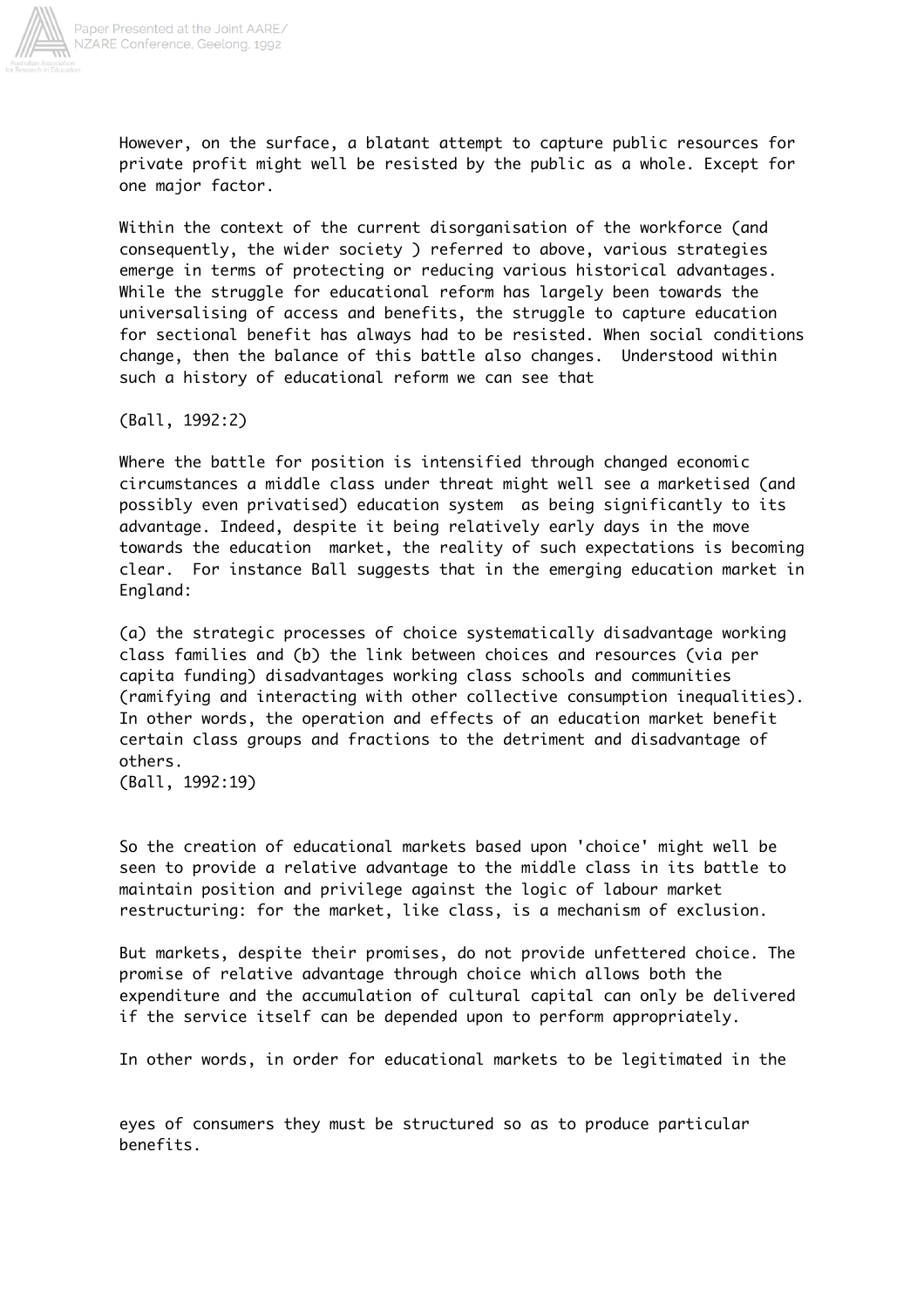

The Structuring and Control of Educational Markets.

Simultaneously with the fragmentation of education systems into a series of competitive units (under the guise of greater local control and responsiveness) two major structural controls are being imposed so that market 'guarantees' can be provided. The first is curricular, the second evaluative.

The restructuring of curriculum on a national standardised basis is currently taking place in most English speaking countries. As a framework within which teachers may work there is nothing objectionable to this as such. However, typically the form of such curricular structures is being constructed to impose a matrix of topics, levels and competencies which is inflexible and completely contrary to what research says about the construction of effective pedagogical processes. It also moves directly counter to the increasing differentiation of complex, multi-cultural societies. Moreover, the curriculum is frequently presented in terms of purely instrumental utility related to the 'world of work'.

In Australia the subordination of national curriculum development to the revivified Australian Education Council under Minister Dawlins and the articulation of a national agenda through the jointly owned Curriculum Corporation displays this characteristic quite clearly. Moreover, the Finn, Mayer, Carmichael Reports which are also directed towards the reconstruction of curriculum exclude all matters that are not instrumental, work-related competencies, declaring that such issues as 'cultural understanding' are either irrelevant or too difficult to encompass within their specific (narrow?) objectives.

Comparable situations exist in England and New Zealand.

Moreover, systematic audits of schools to ensure compliance with the specified curriculum are also proposed. The result is, as Hargreaves and Reynolds suggest, a system which ensures '... not choice and diversity, but the enforcement of traditional academic homogeneity through the state regulated market of parental choice' (1989:27). Colours are not allowed but you can have your choice of greys!

The basis of choice is theoretically at least, to be a public assessment of relative performance on state determined tasks between schools and other educational agencies. The performance is to be judged on strictly comparable criteria of the nationally prescribed curriculum tasks.

In the United Kingdom a policy of raw score publication of test results is supposed to allow parents to choose good schools and avoid bad schools. The effect, however is rather to ensure that certain oversubscribed schools can 'capture' the market by ensuring, not that their internal processes foster the greatest increases in student learning, but that their selection of their intake is sufficiently rigorous to ensure success by ensuring that only the most able enter their portals (see Ball, 1992:13). The effect of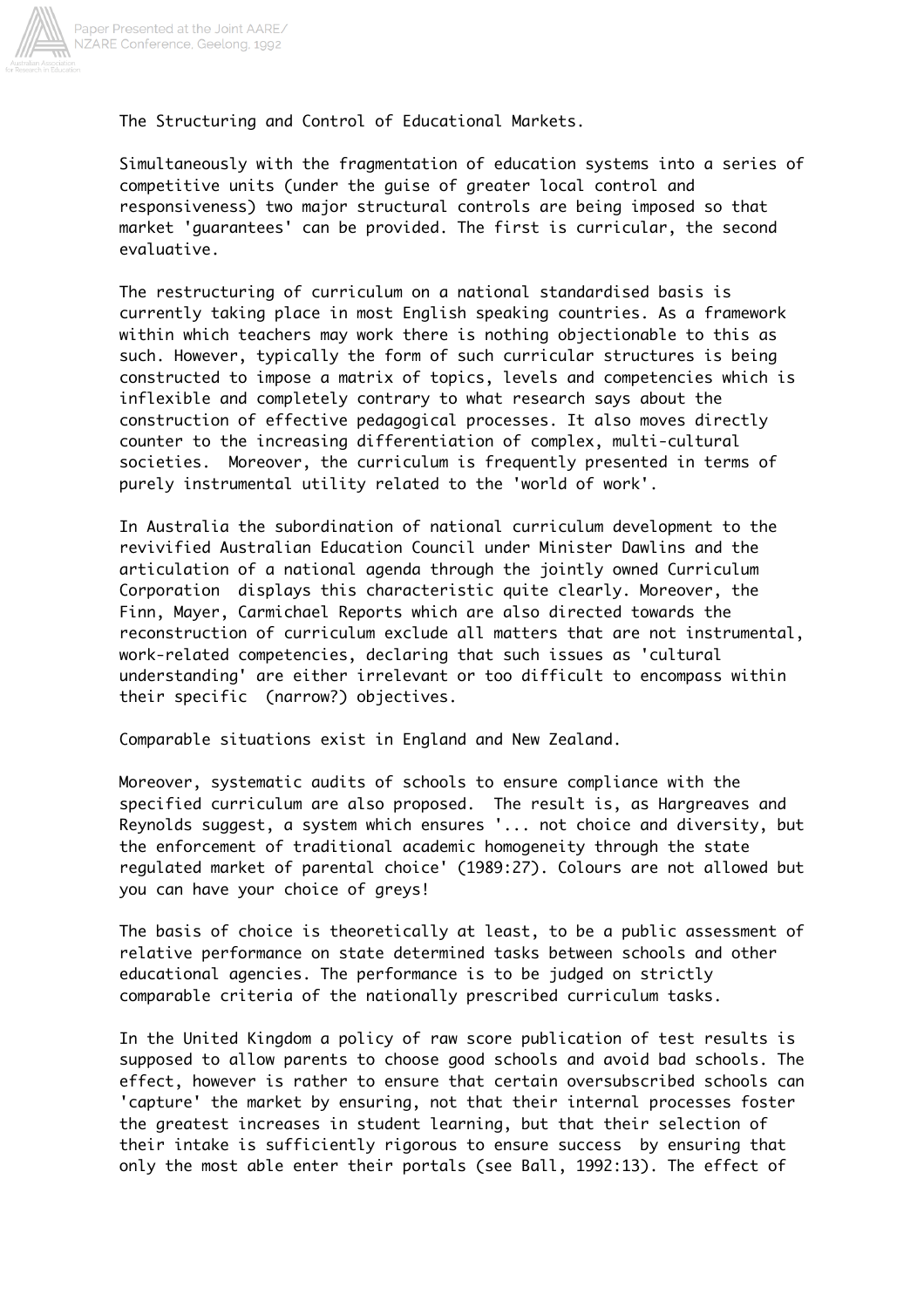

such policies is simply to hierachise schools and to exaggerate relative advantages and disadvantages rather than to improve performance of either poor schools or the system as a whole.

Educational and Labour Markets: Is there a Link?

One of the fundamental public justifications for the construction of educational markets is that the existing educational systems have failed to produce the right mix or standard of skills required by a dramatically changing labour force. Thus existing education systems are responsible for the unemployability of youth. The solution is to create an educational

market which will in some mystical way, adjust itself to the requirements of the labour market. The invisible hand will look after us all.

In New Zealand the claim is made by the Porter Report and echoed by other New Right documents that "Participation and performance in such areas as mathematics and science is poor compared to other advanced nations' . As Ivan Snook points out, not a shred of evidence is presented to support this assertion. Indeed as Warwick Elley demonstrated by appeal to the best educational research available quite the opposite is true: "New Zealand's educational performance levels in the basic subjects are very high by international standards' (Elley, 1991:1). Lauder (1991), Peters (1992) and Snook have reinforced this assessment. Similar assertions are made in Australia despite similar evidence to the contrary ( McGaw 1992).

But the promise is still made that by reorganising education, skills can be brought into line with what is required in the world of work and that this will increase performance, employment, the rewards of work and international competitiveness. In New Zealand Peters (1992) and Snook (1992) among others have shown the fallacy of this argument.

For, while we are constantly regaled with promises of the 'new economy' none of the documents that hails its advent does more than sketch vague generalisations about the shift from manufacturing to service industries and the presumed rise in skill levels that is required. As Snook points out

All in all, the documents discussed fail to adequately define the 'new economy' or the kinds of workers it requires. They imply but never demonstrate that service industries will require higher levels of skill than the primary and manufacturing sectors did, or that non-manual jobs will need more knowledgable workers than many of the manual jobs which they will supercede. (Snook, 1992:7)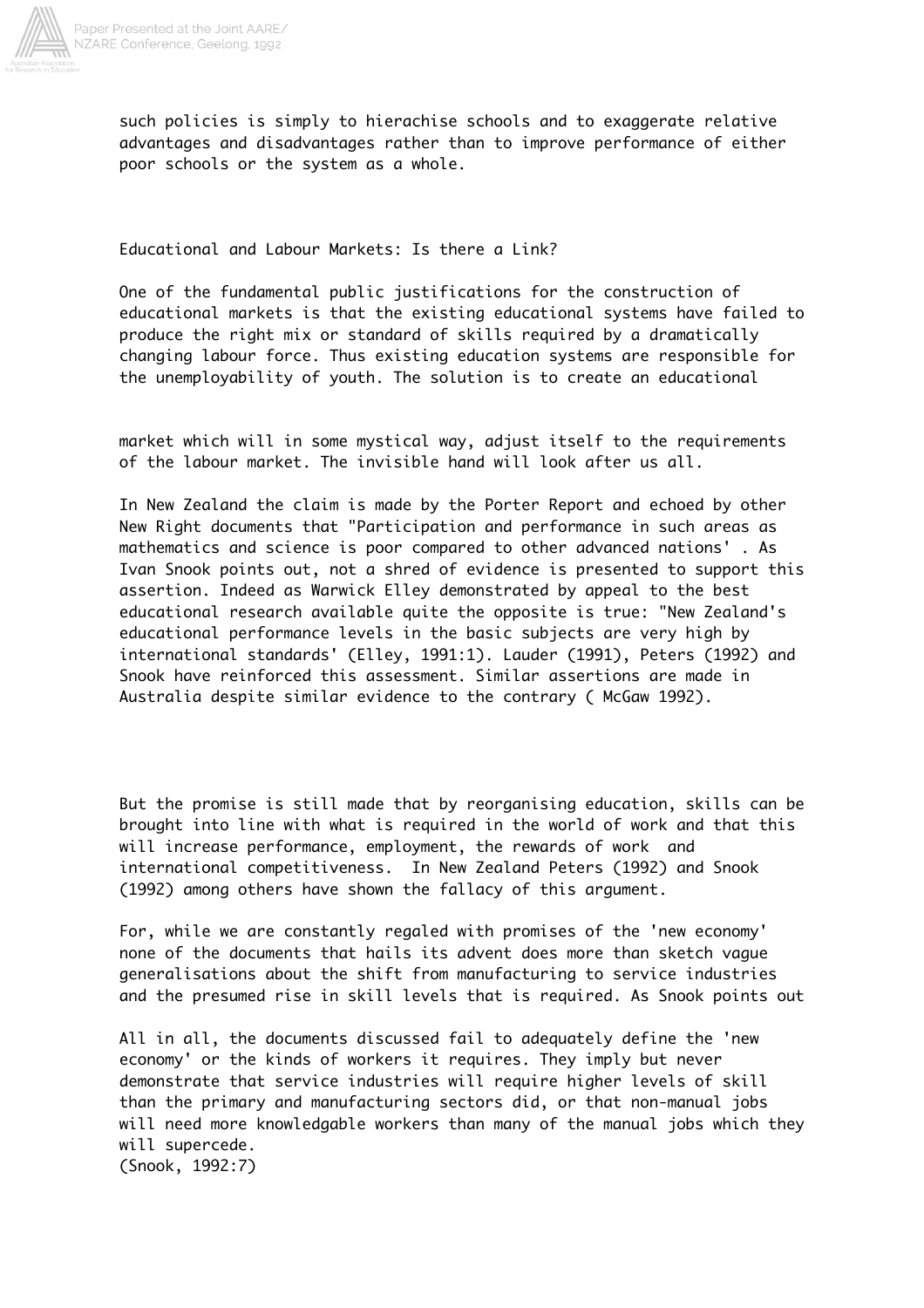

Moreover, all available research indicates that the highest of growth in employment internationally is in low wage/low skill areas rather than high skill/high tech areas (Watkins, 1992). This conclusion based on international data was supported by the Victorian Government's Department of Labour which in a 1990 report indicated that by the turn of the century there would be a substantial oversupply of highly skilled labour and an undersupply of clerks (25.1%) sales persons (25.3%) and labourers (22.6%) (see Bessant, 1992).

What this seems to mean is that the reorienting of the education system to secure appropriate skills for the world of work is proceeding on quite specious grounds. Firstly, no-one has yet demonstrated what particular skills are required by the new economy or in what mix. Moreover, education systems already seem to be, by any objective criteria, producing more people with high levels skills than the new economy can absorb. Moreover, what research there is seems to indicate that the high tech industry of the present, let alone the future, increases only marginally the demand for high tech labour, but serves to massively displace middle level skills in favour of low skill/low wage labour. Indeed, that is what it is designed to do.

Managerialsim and the new order.

What is noticable about the ways in which these transformations are being brought about is the replacement of processes of participatory (or in many cases even representative) democracy by the authority of managerialism. As Snook observes:

The New Right is profoundly undemocratic. The Libertarian theory is opposed to the involvement of ordinary people in the affairs of government. They believe that those with money, those who have proven themselves in business, are really the people who should be making our decisions for us. I regard that as not only profoundly undemocratic, but as a very dangerous tendency for our society. (Snook, 1992:11)

Ironically, the New Right champions the imposition of unrepresentative management on social institutions as a defence against 'provider capture', and by doing so disenfranchises the professional expertise which sustains them. The intent is clearly to bring teachers (along with other professionals) to heel, to reduce their autonomy and subject them to processes of accountability which allow them to be managed by those whose yardstick is not professional knowledge or expertise but 'performance indicators'.

Perhaps the most extreme example of this is the about to be published New Zealand Government document 'Education for the 21st Century' which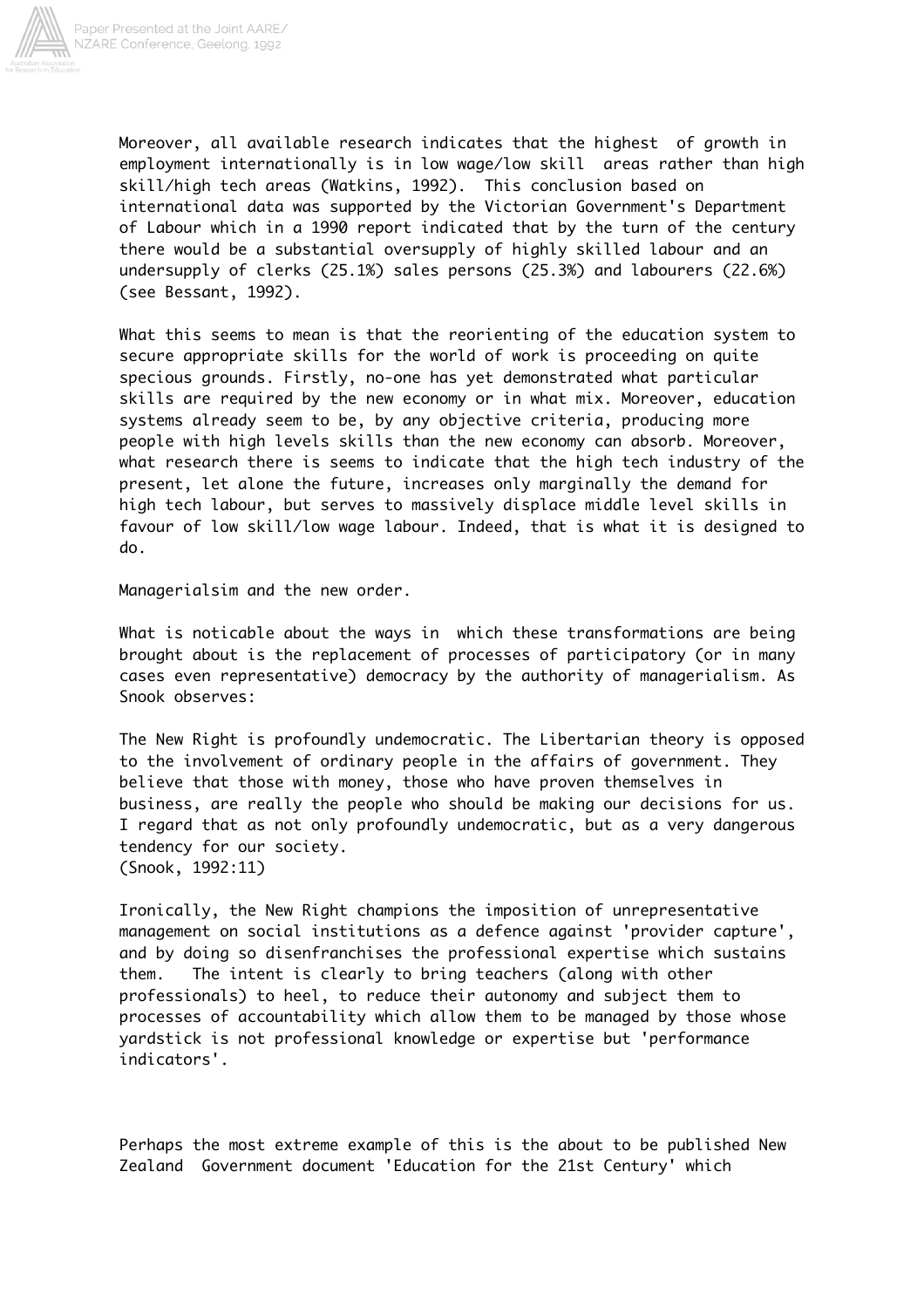

consists of nothing more than the briefest of all statements of current conditions, a series of lists of targets expressed in numerical or percentage terms and some one sentence statements of monitoring and evaluation procedures. The document is devoid of context and devoid of argument. It is as complete an example as one could get of the practices of the new managerialsim.

Another example of such managerialism is the development of competency standards for the professions - a movement which is well under way in Australia. Here again is an ideological maneouvre of the most transparent kind, for who could possibly be opposed to greater competence among professionals? The mechanisms through which such competence is to be promoted, however, display all the managerial subtlety of the attempts to impose performance indicators on schools and may well serve to depress rather than enhance professional performance (Bates, 1992c).

Again, the recent DEET Discussion paper on Teacher Education also displays a willingness to sacrifice professional interest and commitment to the managerial imperative of control (Bates, 1992d).

Ball, points to similar intentions in England.

In the restructuring of teachers' pay and conditions, in specialist training for school management, in central control over curriculum and the posibility of comparative testing (of students, schools and teachers), the three basic elements of classical management theory are clearly in evidence. First, decision-making is formally lodged within the management team, seperating policy from execution. Second, systems of quality control, time and motion study, and monitoring are brought into play through the development of teacher appraisal schemes and the use of cohort testing. The development of graded assessment schemes also fits quite neatly into a system of performance comparison between teachers.... Third, efforts are made to link pay and promotion directly to performance. (Ball, 1990:154)

The logic of such managerialsim flies in the face of the overwhelming bulk of the best educational research which despite the assurances of the would be managers that we can have excellence and efficiency too (that is higher perfomrance with lower costs) shows that

true community of professionals who talk a lot among themselves about school related matters. Good schools, contrary to the doctrine, spend more on education, pay more to teachers, have lower teacher/pupil ratios and have more resources. (Snook, 1992:8-9)

 Research points in the opposite direction to the imposition of managerialism. Moreover there is also ample historical evidence that the blind imposition of such managerialism produces both social tragedy and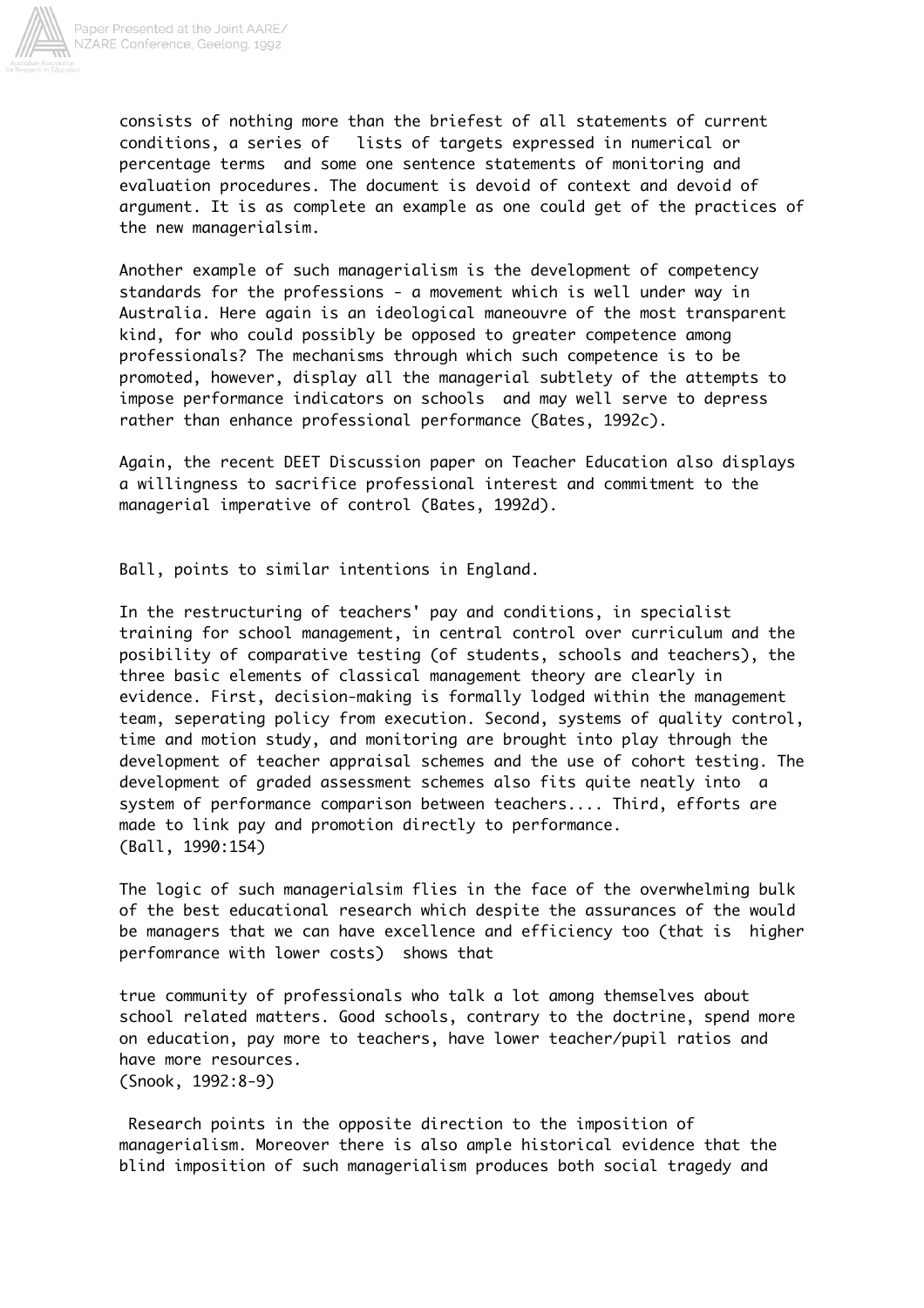

decline in the performance of educational systems (Callahan, 1962)

Is There any Hope ?

In the face of this series of crude ideological manoeuvres which press towards a new educational settlement which reduces both education and society to be handmaidens of the economy, appropriates public assests in the service of private interests and subordinates the democratic interest of the people as a whole to the managerial interests of the few, what can we hope for?

Firstly, while the proposed managerialist scheme is enacted in legislation, as with most centrally devised schemes and despite some quite coercive provisions, actual practice turns out to be modified in unexpected ways as settlements have to be reached with those who are expected to 'implement' decisions.

As Wallace et al (1992) show in the British case, the move towards Local Management of Schools which is the British euphemism for managerial capture, has resulted in some suprising alliances and modifications. Parent governors seem to have sided with teachers and pupils more frequently than not in debates over resources, curriculum and assessment once they have become familiar with the complexity and difficulty of teaching and learning under increasingly impoverished conditions.

In New Zealand as Codd et al (1992) report, proposed manageralist forms of assessment and accountability have been to a substantial degree, subverted and forms of assessment more appropriate to diagnostic, professional purposes are on the agenda.

Again in New Zealand moves towards the bulk funding of teachers salaries, seen by the government as crucial in the deregulation of schooling have been overwhelmingly rejected by the boards of governors who are to implement them: of 826 submissions in this regard, 825 want the Bill withdrawn (Austin, 1992).

There are also signs that governments are showing their true colours and the rhetoric of local 'ownership' is wearing very thin as central political control is clearly spelled out (See Codd and Gordon, 1991). Moreover, as Ball and Bowe (1992) point out with regard to the English experiment, there is a serious tension emerging between the rhetoric of consumer choice and the rhetoric of management control as the reality of practice begins to bite. The outcome is much less certain than the managers would have us believe.

In the Australian scene the complexities of state/federal relations and the contradictions created by an avowedly socialist government selling the farm to private interests create a series of difficulties which may yet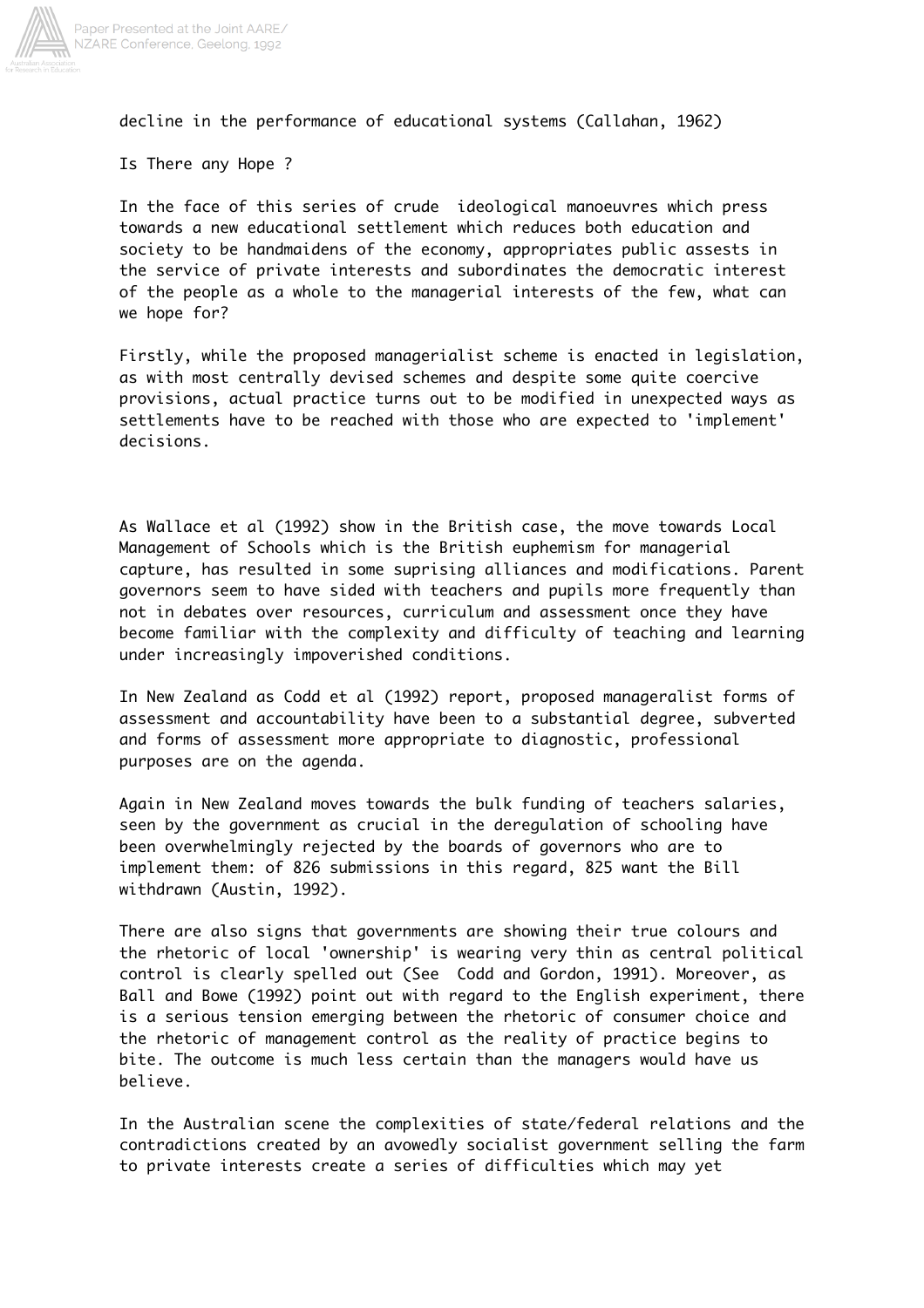

galvanise an effective opposition within the Labour movement. Moreover, in Victoria the ruthlessness of the Kennett Government in its attack on the public sphere which appears to include the closure of up to 200 schools and the displacement of some 2000 teachers has consequences which are not solely confined to the teaching profession. The reduction in access to and quality of education in an era where education is proclaimed by the government itself as vitally important contains its own contradictions.

What should we be fighting for ?

We have enough research now to describe pretty clearly the conditions under which good schools operate. They are not the conditions promised by the reforms of the economic rationalists. Quite the converse. As the OECD Report Schools and Quality makes clear the world wide literature suggests the following characteristics:

- 1 Collaborative planning and decisionmaking among all staff.
- 2. Positive educational leadership from senior staff.
- 3. High staff stability
- 4. Staff feel secure and supported
- 5. Procedures are orderly
- 6. On going school based staff development.
- 7. Carefully planned curricula
- 8. High levels of parental support
- 9. A school wide system of values
- 10. Maximum use of learning time
- 11. Confidence that resources will continue to be available.

In short a collegial, professional style of curricular and pedagogical development within a secure school culture supported by its community in both values and resources. This is all but the converse of the managerialist market model proposed by the economic rationalists.

They are also. notably, social rather than economic criteria. That is, they display quite clearly the fundamental connection between schooling and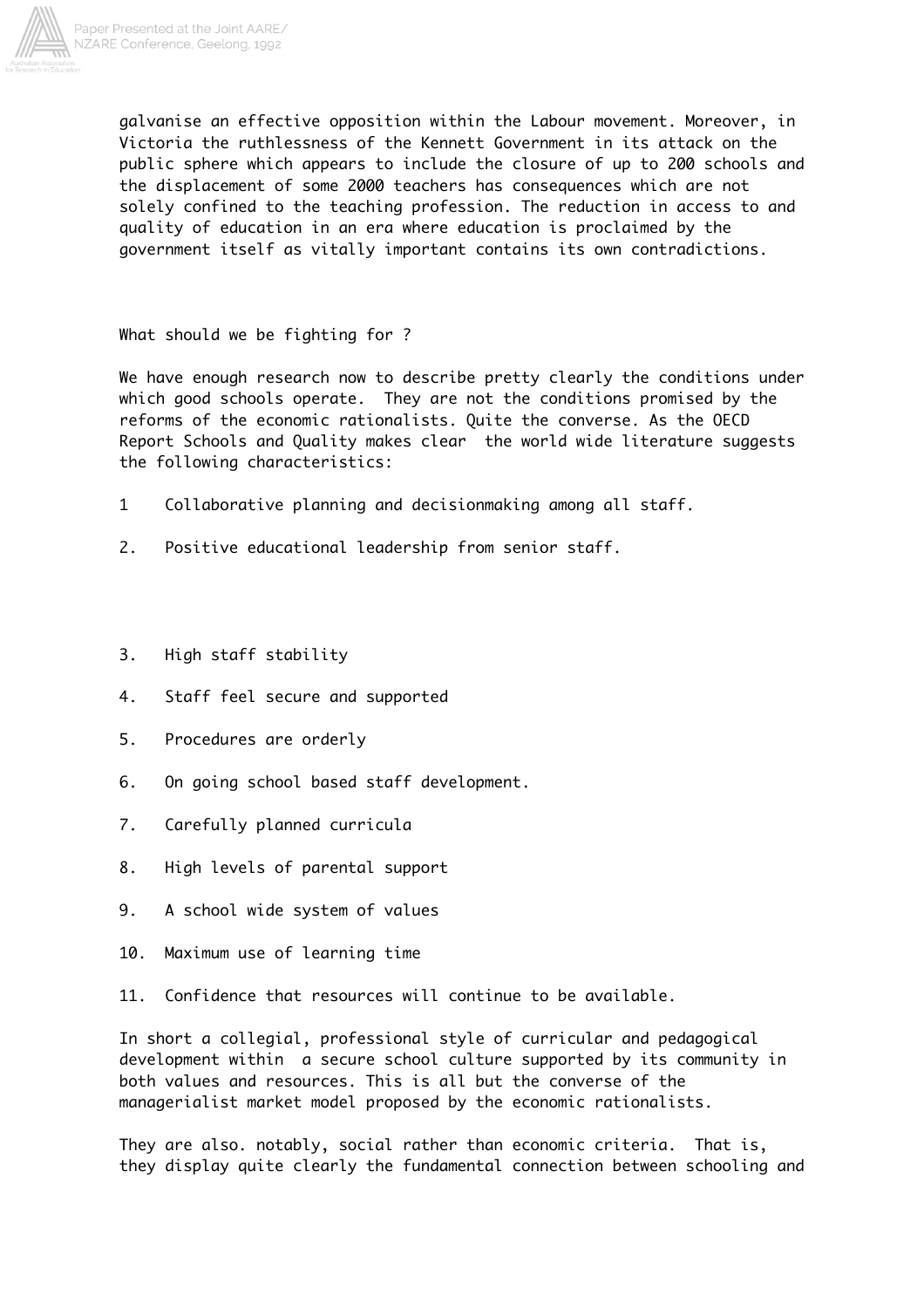

social, rather than simply economic criteria. In this the findings on effective schools equate quite well with the results of Robert Lane's synthesis of over a thousand investigators' enquiries into the impact of market forces on peoples lives. Ted Wheelwright summarises Lane's conclusions like this:

His central concern is with the effects of economic activity on human learning, personal development, and happiness, and he considers that the most important criteria for judging markets is the satisfaction that people get from their experience of markets, and not markets' efficiency in producing and distributing goods and services. Income, goods and services are only means to ends which are satisfaction, happiness and human development. (Wheelwright, 1992:47)

In making this judgement Lane's conclusions are similar to those of an Australian study which clearly rejected a solely economic model of society:

 what Schumacher (1975) labelled almost two decades ago 'people centred theories' of dealing with social organisation. People should matter in the future Australian society where all members are assured of equitable chances of developing their potentials and sharing equitably in what their society has to offer.

(Campbell, 1992)

Moreover, there are indications that despite the interference of economic rationalism with its deregulation of markets and its treatment of the social as subordinate to the economic, there is still a strong commitment to more than simply the production of wealth in uncertain times. Indeed, as Adam Smith himself pointed out the market itself depends upon the existence of a community of sentiment which sustains the values and commitments upon which it depends. Or, as Gitlin put it more recently and more evocatively

Now that Soviet style socialism is defunct, 'the Market' is the world's leading utopia... But a working market requires something that buccaneer capitalism cannot deliver - a shared commons where the market takes place. A healthy society requires, and produces, a spirit of civility- a generosity of feeling, a widespread commitment to the furtherance of the common conversation about the common good. To use an old fashioned term, civil society cultivates and requires civic virtue. The ideal of Main Street...is one in which neighbours watch out for one another. But today

the ideals of Main Street are constantly eaten away by the pursuit of the main chance...When marketplace reasoning predominates everywhere, the war of all against all explodes the provisional truces. In everyday life social responsibility decomposes... In the culture, the dissolution of solidarity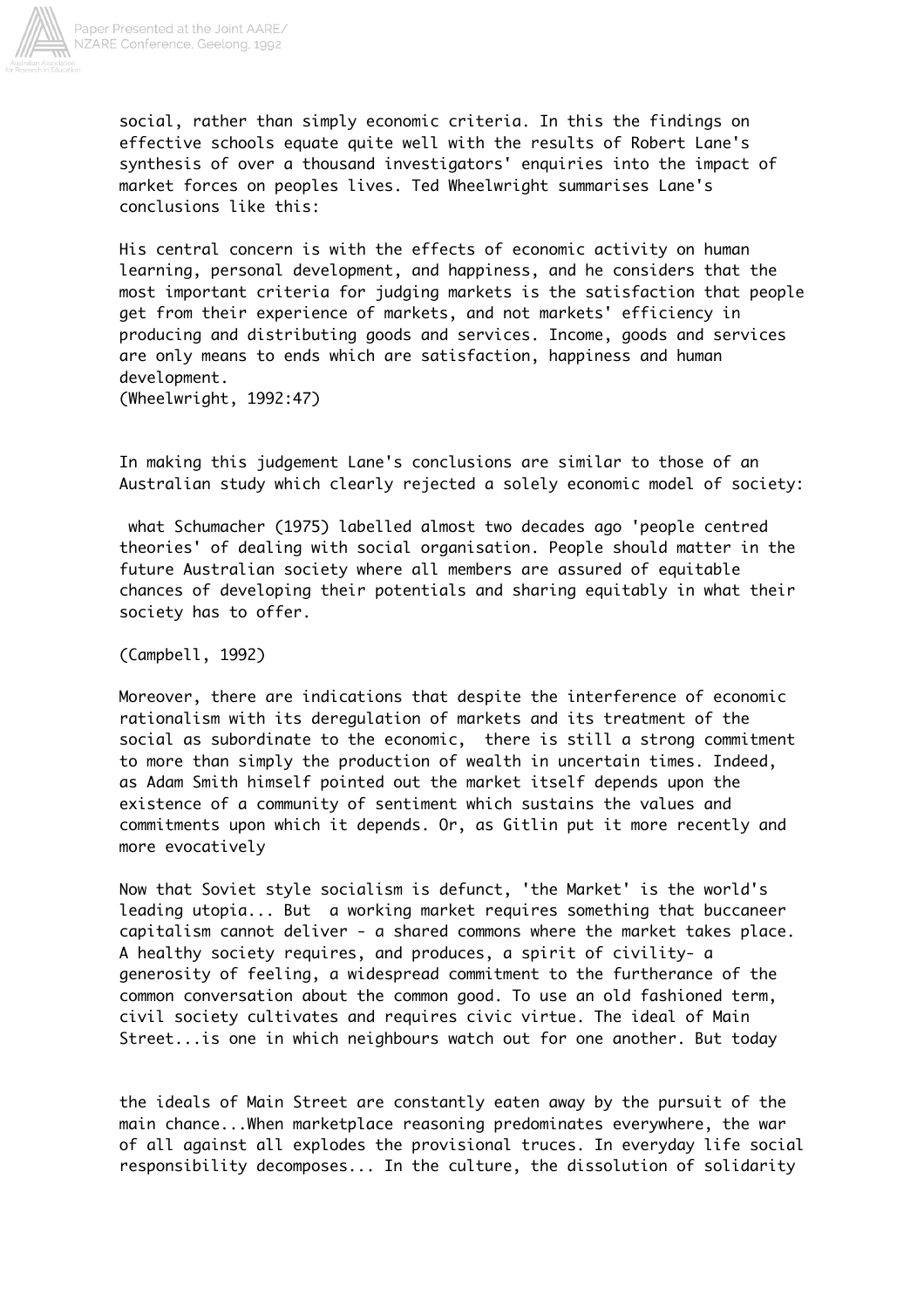

in the solvent of indiscriminate rage gives us the embattled, desperado masculinity of slash and grunt movies. (Gitlin, 1922)

Educational reform which adresses solely economic criteria within a society in which the social is subordinated to the economic through the reconstruction of public institutions in the service of the market is a significant contribution to the elimination of the social from the consciousness of individuals. And, as Rousseau reminded us 'take from the individual all that is society ...and you are left with blind sensation', a blind sensation that might be either the satisfaction of consumption or the rage of dipossession.

But, clearly the culture provided by the market is, because of its exclusion of the social, unable to satisfy the needs of individuals for any depth of meaning in their existence. 'I consume therefore I am' ( with its concomitant 'I cannot consume, therefore I am not') is as inadequate a definition of the self as it is a mechanism for the construction of society (Bates, 1992).

There is, therefore, a deepseated sense in which the educational reforms currently in vogue in English speaking countries, located as they are in a panic reaction to conditions of economic crises currently facing Western capital, constitute not only an attack on society, but also an attack on our very selves. The aspirations of the people are clear and, beyond a certain threshold, overwhelmingly social and personal in nature, for the construction of the self is simultaneously the construction of society. The denial of the social is the denial of the self.

Educational reforms which further the economic destruction of society and deny the social responsibility of education will serve us and our children poorly indeed.

We need to fight not only for an education system that recognises its preeminently social role, but also for the reassertion of social objectives as the prime task of politics and the subordination of the economic to social imperatives in the wider sphere. Such a task is quite in keeping with our forbears commitment to the establishment of social democracy in both Australia and New Zealand.

As Simon Marginson (1992) reminds us, Jonathon Swift (1729) had an appropriately economic rationalist solution to this problem through his modest proposal to fatten such children for the tables of the reach, thus creating a new gourmet delight, improving the incomes of the poor and having the potential of contributing to the balance of payments problem.

 I have addressed this issue in two recent papers: 'The Emerging Culture of Educational Administration and what we can do about it' (1992a) and 'Leadership and School Culture' (1992b) as well as in 'Who Owns the Curriculum?' (1991)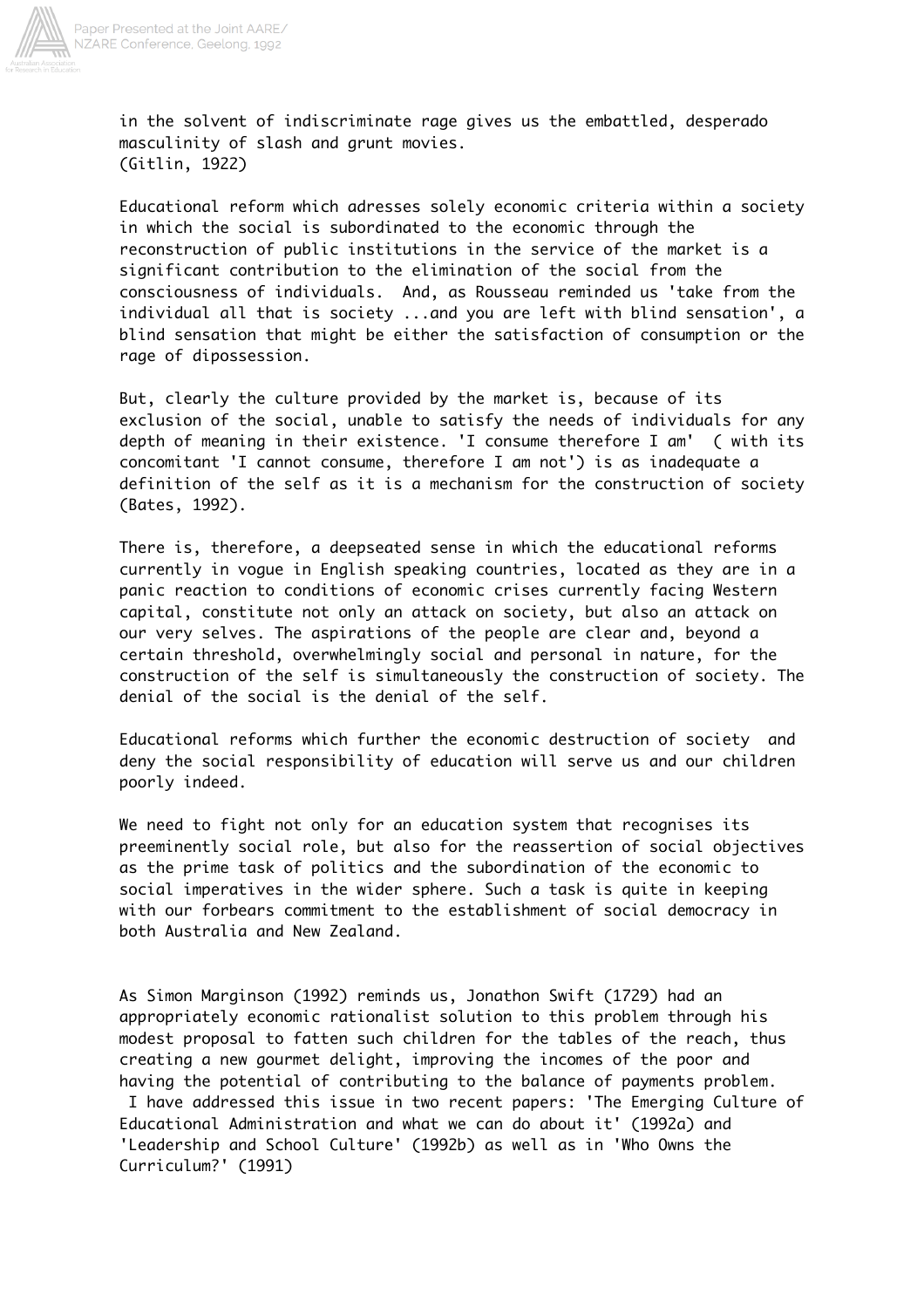

## References

Austin, M. (1992) (1992) A Principal's Role: Today and Tomorrow . Paper to Bay of Plenty Principal, Conference, October.

Ball, Stephen (1990) Foucault and Education London, Routledge

Ball, Stephen (1992) Education Markets, Choice and Social Class: The Market as a class strategy in the UK and the US. Unpublished paper: Centre for Educational Studies, King's College, London.

Bates, Richard (1991) Who Owns the Curriculum? pp in P. Capper (ed) Pathways to the New Century Wellington, N.Z. New Zealand Post Primary Teachers Association.

Bates, Richard (1992) Barely Competent: against deskilling of the professions via the cult of competence. Seminar on Competency and Professional Education. Faculty of Education, Univesity of Canberra, September.

Bates, Richard (1992) Leadership and School Culture. Keynote Address: II Congreso Interuniversitario de Organizacion Escolar, Universidad de Sevilla, Sevilla, Spain, December.

Bates, Richard (1992) The Emerging Culture of Educational Administration and what We Can Do About It. Keynote address, National Conference of the Australian Council for Educational Administration. Darwin, July.

Bessant, R. (1992) Clever Country or Clever Gimmick. Australian Administrator 13 (5)

Callahan, R. (1992) Education and the Cult of Efficiency Chicago, Chicago University Press

Campbell, W.J. (1992) (ed) Towards an Educational Curriculum for 2000 and Beyond Nathan, Queensland. World Educational Fellowship

Codd. J. & Gordon, L. (1991) School Charters: The contractualist state and education policy. New Zealand Journal of Educational Studies 26 (1) 21-34

Codd, J., McAlpine, D., & Poskett, J (1992) The Reform of Student Assessment in New Zealand: Whose Agenda? What Effects? Paper presented to NZARE/AARE Joint Conference. Deakin UNiversity. November

Department of Employment, Education and Training (1992) Discussion Paper on Teacher Education Canberra